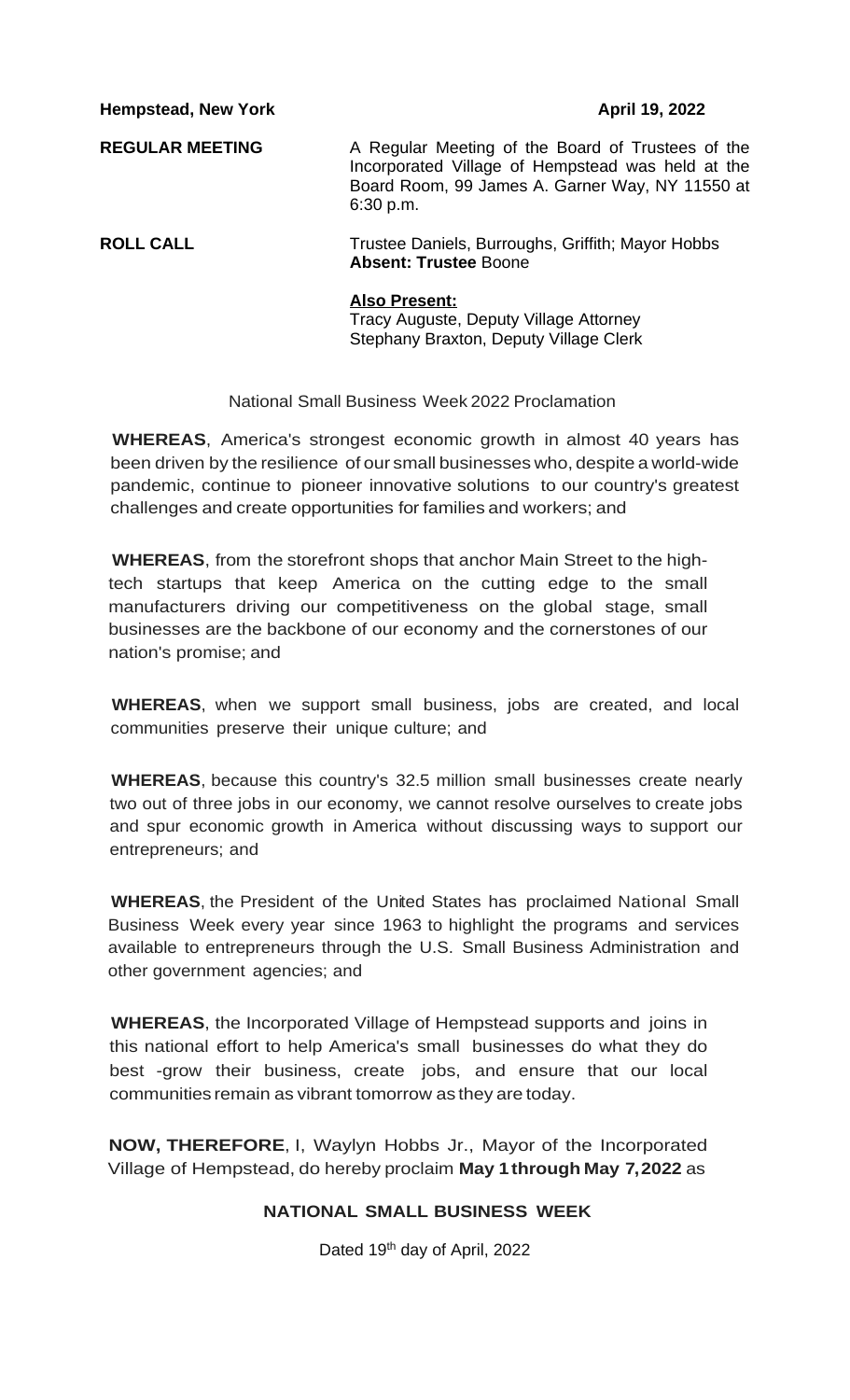**PRESENTATION**

**FIRE DEPARTMENT** Clerks offers the following resolution for adoption:

**2021/2022** Presentation of summary report of the **2021/22** firematic activities by outgoing Fire Chief.

> A copy of Fire Chief Chad S. Mott report will be presented to the Board at the **April 19, 2022** meeting. Summary report by outgoing Fire Chief Mott will be kept on file in the Office of Village Clerk and may be reviewed by the public during regular office hours.

Fire Chiefs for the **2022/23** official year

Frederick V. Sandas Jr. Chief of Department James Joyce 1 Kevin Rugg Christopher Fitzroy 3

1<sup>st</sup> Assistant Chief 2<sup>nd</sup> Assistant Chief 3<sup>rd</sup> Assistant Chief

Moved by Trustee Daniels Seconded by Trustee Griffith

AYES: Trustees Daniels, Burroughs, Griffith; Mayor Hobbs NOES: None ABSENT: Trustee Boone

**ACCEPTANCE OF MINUTES** Clerks offers the following resolution for adoption:

Moved by Trustee Griffith that the reading of the minutes of the **Regular meeting** of **April 5, 2022** be dispensed with and that they be accepted as reviewed.

Seconded by Trustee Daniels

AYES: Trustees Daniels, Burroughs, Griffith; Mayor **Hobbs** NOES: None ABSENT: Trustee Boone

**AND PERMIT APPLICATIONS** Business licenses as reviewed

**APPROVAL OF** Clerk wishes to report that Mayor Hobbs & Deputy<br>**MISCELLANEOUS LICENSE** Mayor Daniels have approved miscellaneous **Mayor Daniels have approved miscellaneous** 

### **GENERAL BUSINESS:**

**New:** A&P Holdings USA LLC dba Cricket Wireless Pavit Singh 33 Main Street

Goodmanallfoods LLC dba Mcdonald's (change of owner) Paul Goodman 340 Peninsula Blvd

Village Convenience 2 (Change of Owner) Yayha Assaedi 63 West Columbia Street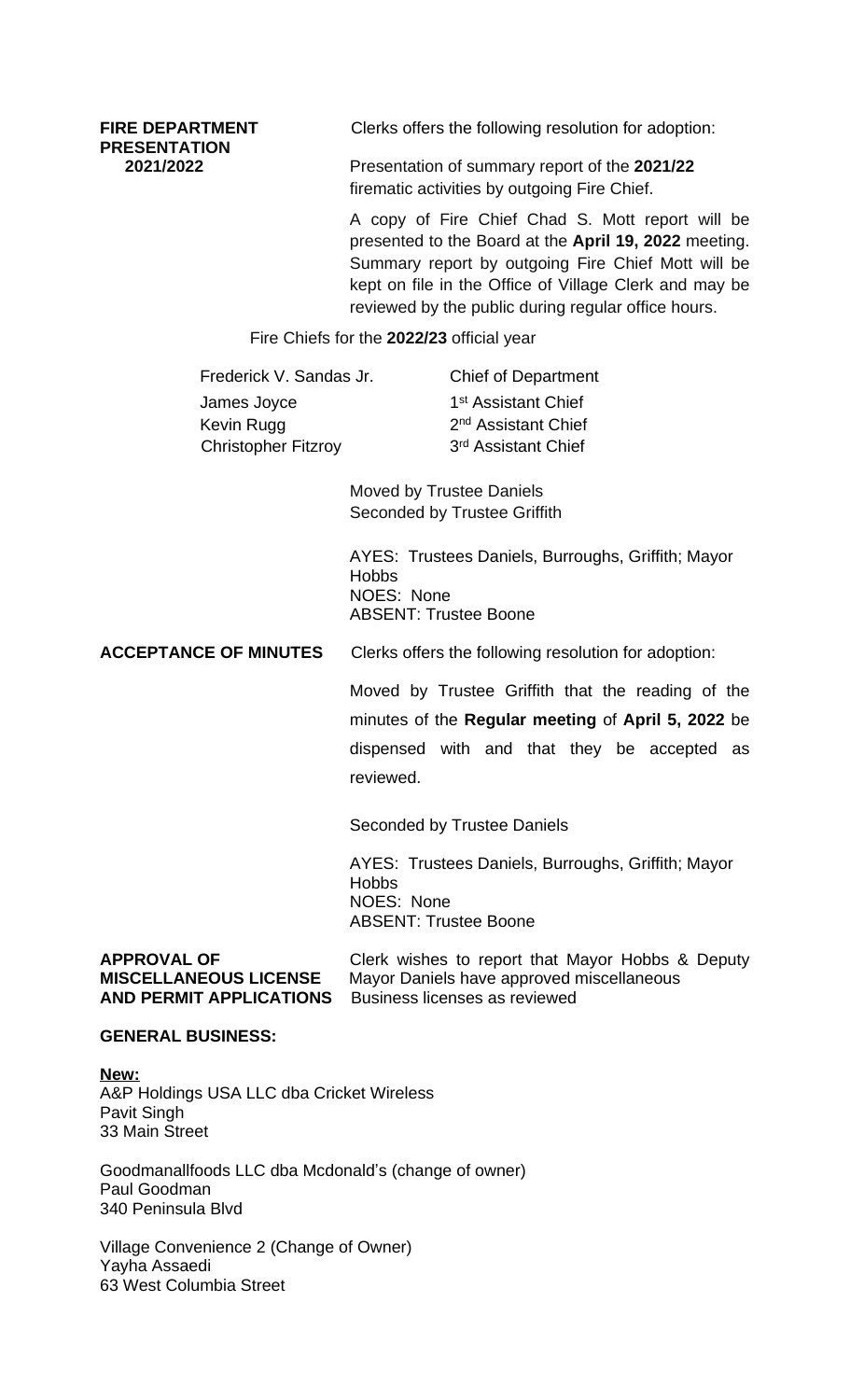Noah Beauty Salon & Barbershop Norma Larin 140 North Franklin Street

Main Street Deli & Bagel LLC (Change of owner) 35 Main Street Rosario Marcilla Almendares

### **Renewals:**

Taco Bell #21247 Taco Bell of America LLC 490 Peninsula Blvd

I Janvey & Sons Inc. Bruce H. Janvey 218 Front Street

Autozone Parts Inc. Autozone Parts Inc. 55 South Cathedral

Kays Fulton Ave Furniture Corp. Khadim Hussain 378 Fulton Ave

E. Manuel Jewelry Factory Manuel Eugenio Morocho Pucha 134 North Franklin Street

Two Brothers Taxi Corp. (Vehicle parking and Dispatch office Only- No pick up in Hempstead) Jovanny Rivas Torres 26 Meriam Street

### **Landscaping:**

VP Landscaping Valentin Peralta 36 Stillwell Place, Freeport 11520

Giordano Garden Service Michael Giordano 357 Hempstead Ave, West Hempstead 11552

Bran Jose S Landscape Jose S. Bran 34 Duncan Road, Hempstead 11550

Felix Landscaping Felix Cubias 21 Russell Pl. Freeport 11520

JR Landscape Services Jose R. Nunez 22 Russell Pl, Freeport 11520

Jose Landscaping Jose Alvarenga 167 Dikeman Street, Hempstead 11550

JD Landscaping Jose D. Guardado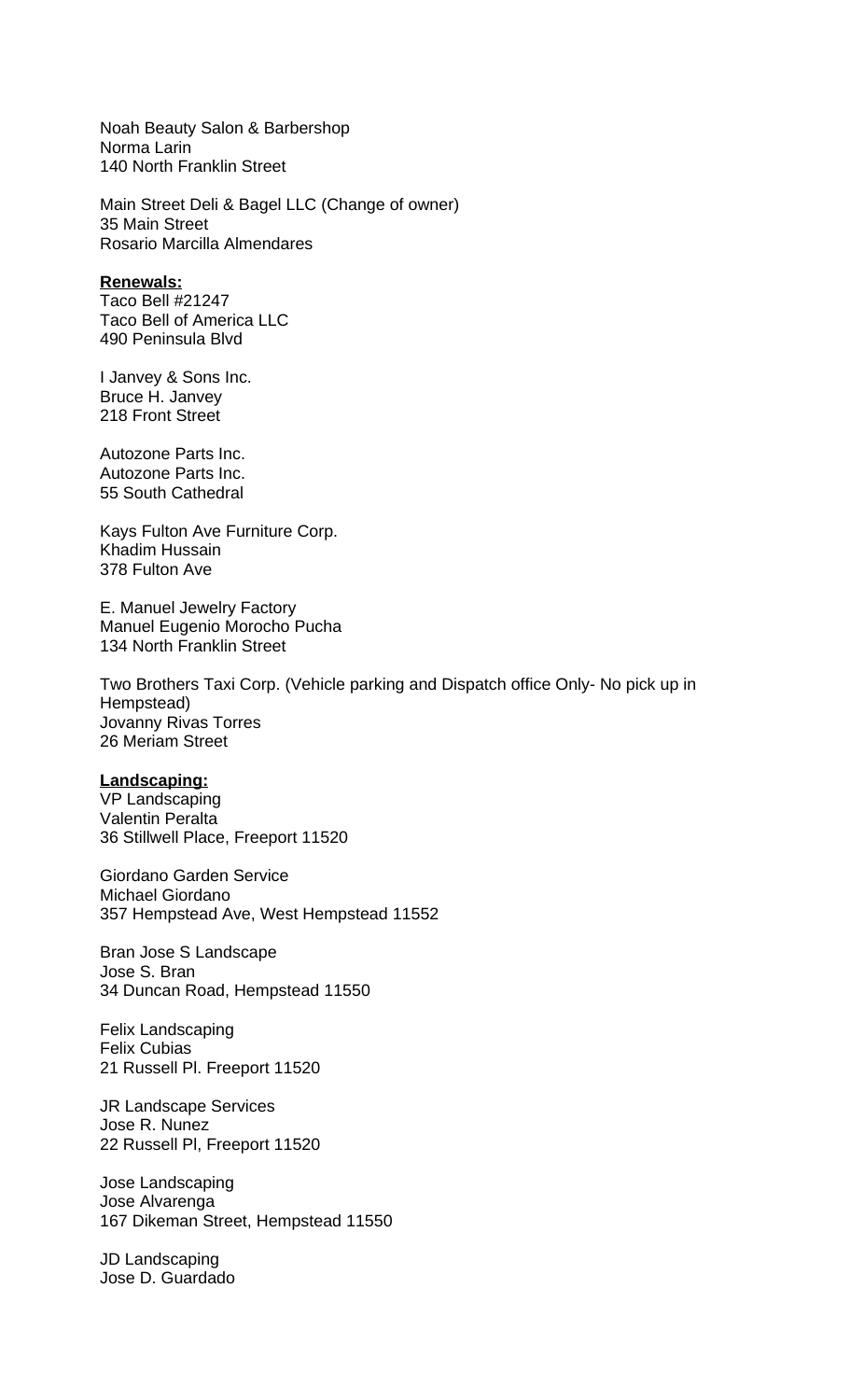34 Cruikshank Ave, Hempstead 11550

J & R Landscaping & Garden Service Jorge A. Moreno 3 Andrews Ave, Roosevelt 11575

| <b>INTERMUNICIPAL</b> | Clerks offers the following resolution for adoption:                                                                                                                                                                                                                                                                                                                                                                                                                                                                                                                                                                                                                                                                                                      |
|-----------------------|-----------------------------------------------------------------------------------------------------------------------------------------------------------------------------------------------------------------------------------------------------------------------------------------------------------------------------------------------------------------------------------------------------------------------------------------------------------------------------------------------------------------------------------------------------------------------------------------------------------------------------------------------------------------------------------------------------------------------------------------------------------|
| <b>AGREEMENT</b>      | <b>RESOLVED, that Mayor Hobbs, Jr. on behalf of the</b><br>Village, is authorized to execute an intermunicipal<br>agreement with Nassau County pursuant to Article 5-<br>G of the General Municipal Law ("GML") of the State<br>of New York.                                                                                                                                                                                                                                                                                                                                                                                                                                                                                                              |
|                       | <b>WHEREAS, it is in the best interest of the County and</b><br>the Village to share resources in the undertaking of<br>municipal improvement projects and other purposes,<br>as authorized by Article 5-G of the General Municipal<br>Law; and<br><b>WHEREAS, the County shall provide FORTY-NINE</b><br>THOUSAND SEVEN HUNDRED SIX DOLLARS<br>(\$49,706.00) (hereinafter "Funds") to the VILLAGE for<br>the purchase of seven (7) portable radios and two (2)<br>lifesaving rope kits, all with a useful life of no less than<br>five (5) years to provide enhanced interoperability with<br>neighboring fire departments and allow the Village of<br>Hempstead Fire Department to utilize the Nassau<br>County Fire Commission Mutual Aid frequencies. |
|                       | <b>NOW THEREFORE BE IT RESOLVED, that Mayor</b><br>Hobbs, Jr. and the Board of Trustees, accepts the<br>terms of the agreement annexed hereto and the<br>Mayor is authorized to execute same on behalf of the<br>Village of Hempstead.                                                                                                                                                                                                                                                                                                                                                                                                                                                                                                                    |
|                       | Moved by Trustee Daniels<br>Seconded by Trustee Burroughs                                                                                                                                                                                                                                                                                                                                                                                                                                                                                                                                                                                                                                                                                                 |
|                       | AYES: Trustees Daniels, Burroughs, Griffith; Mayor<br><b>Hobbs</b><br>NOES: None<br><b>ABSENT: Trustee Boone</b>                                                                                                                                                                                                                                                                                                                                                                                                                                                                                                                                                                                                                                          |
| <b>LABERGE GROUP</b>  | Clerks offers the following resolution for adoption:                                                                                                                                                                                                                                                                                                                                                                                                                                                                                                                                                                                                                                                                                                      |
|                       | RESOLVED, that upon the recommendation of<br>Keisha Marshall, Village Attorney, the Board of<br>Trustees hereby approve Laberge Group to enter into<br>an agreement with the Inc. Village of Hempstead to<br>provide Professional services in connection with the<br>Village's water/sewer upgrade projects and services,<br>as set forth within this agreement. be ratified                                                                                                                                                                                                                                                                                                                                                                              |
|                       | Moved by Trustee Daniels<br><b>Seconded by Trustee Griffith</b>                                                                                                                                                                                                                                                                                                                                                                                                                                                                                                                                                                                                                                                                                           |
|                       | AYES: Trustees Daniels, Burroughs, Griffith; Mayor<br><b>Hobbs</b>                                                                                                                                                                                                                                                                                                                                                                                                                                                                                                                                                                                                                                                                                        |

NOES: None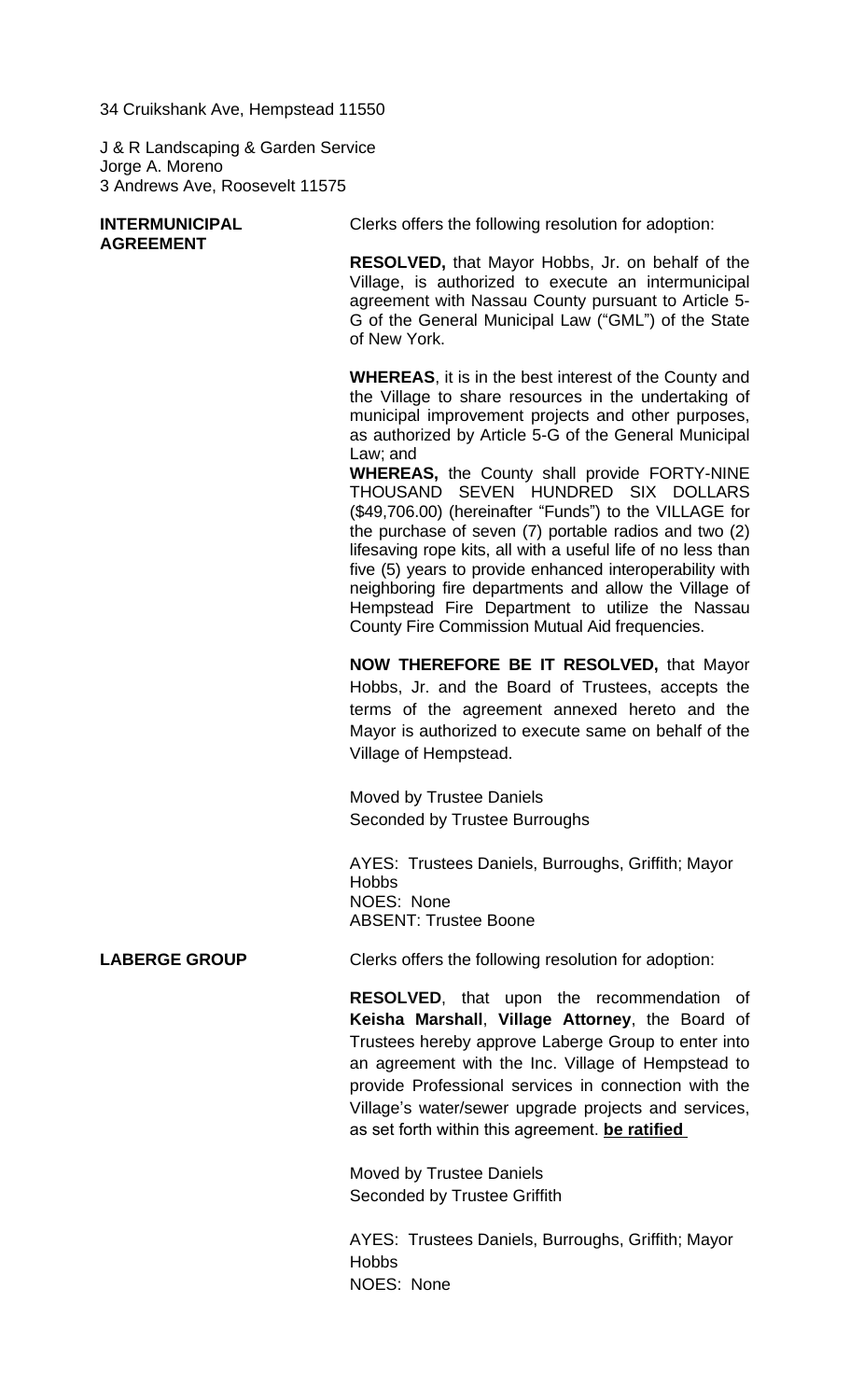|                                            | <b>ABSENT: Trustee Boone</b>                                                                                                                                                                                                                                                                                                                                                                                                   |  |  |
|--------------------------------------------|--------------------------------------------------------------------------------------------------------------------------------------------------------------------------------------------------------------------------------------------------------------------------------------------------------------------------------------------------------------------------------------------------------------------------------|--|--|
| <b>STATMD PLLC</b>                         | Clerks offers the following resolution for adoption:                                                                                                                                                                                                                                                                                                                                                                           |  |  |
|                                            | <b>RESOLVED</b> that upon the recommendation of<br>Keisha Marshall, Village Attorney that the Mayor<br>and Board of Trustees hereby approve to enter into<br>an agreement with StatMD PLLC ("StatMD"), 2090<br>Jericho Turnpike, New Hyde Park, New York, 11040,<br>to provide medical service to the Hempstead Police<br>Department. be ratified                                                                              |  |  |
|                                            | Moved by Trustee Griffith<br>Seconded by Trustee Burroughs                                                                                                                                                                                                                                                                                                                                                                     |  |  |
|                                            | AYES: Trustees Daniels, Burroughs, Griffith; Mayor<br><b>Hobbs</b><br>NOES: None<br><b>ABSENT: Trustee Boone</b>                                                                                                                                                                                                                                                                                                               |  |  |
| <b>TENTATIVE BUDGET</b><br>2022/2023       | Clerks offers the following resolution for adoption:                                                                                                                                                                                                                                                                                                                                                                           |  |  |
|                                            | <b>RESOLVED, that upon the recommendation of Joe</b><br>Gill, Village Comptroller the Mayor and Board of<br>Trustees approve the Tentative Budget for the fiscal<br>year 2022/2023, for which a public hearing was held<br>on Tuesday, April 11, 2022 with a tax rate of \$87.57<br>per \$100 of assessed value and sanitation user fees<br>for fiscal year 2022/2023.                                                         |  |  |
|                                            | <b>Moved by Trustee Daniels</b><br>Seconded by Trustee Burroughs                                                                                                                                                                                                                                                                                                                                                               |  |  |
|                                            | AYES: Trustees Daniels, Burroughs, Griffith; Mayor<br><b>Hobbs</b><br>NOES: None<br><b>ABSENT: Trustee Boone</b>                                                                                                                                                                                                                                                                                                               |  |  |
| <b>PUBLIC HEARING</b><br><b>SCHEDULING</b> | Clerks offers the following resolution for adoption:                                                                                                                                                                                                                                                                                                                                                                           |  |  |
|                                            | <b>RESOLVED,</b> that upon the recommendation of<br>Frederick Sandas Jr, Fire Chief, that the Board of<br>Trustees hereby approve for Village of Hempstead to<br>schedule a public hearing on Tuesday, May 17, 2022<br>at 6:15 p.m. to consider entering into an agreement<br>with the Village of Hempstead Fire Department to<br>provide Fire protection and emergency services for<br>the Incorporated Village of Hempstead. |  |  |
|                                            | Moved by Trustee Griffith<br>Seconded by Trustee Burroughs                                                                                                                                                                                                                                                                                                                                                                     |  |  |
|                                            | AYES: Trustees Daniels, Burroughs, Griffith; Mayor<br><b>Hobbs</b>                                                                                                                                                                                                                                                                                                                                                             |  |  |

NOES: None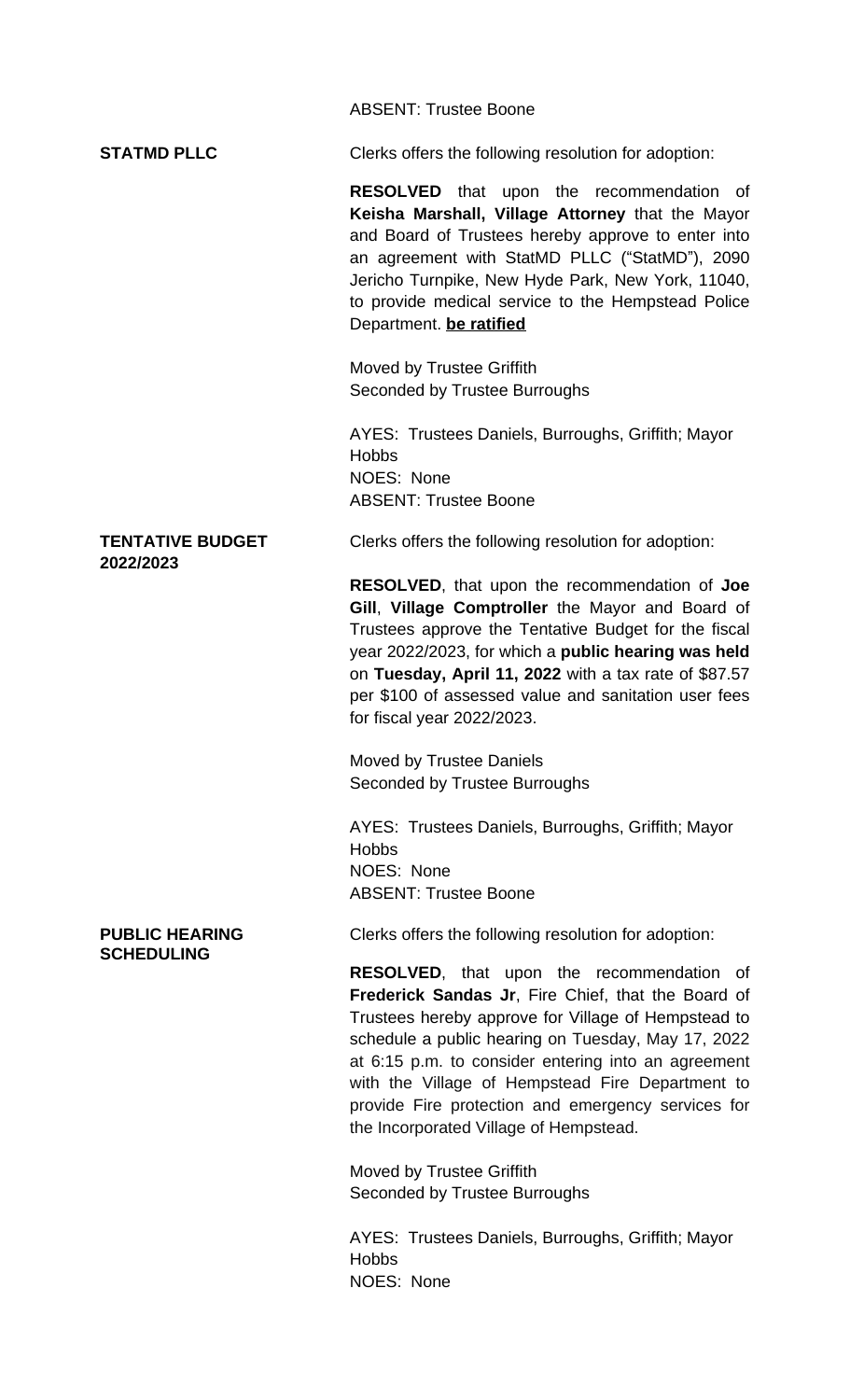**& GROCERY INC.**

ABSENT: Trustee Boone

**RAFA DELI Clerks offers the following resolution for adoption:** 

**WHEREAS,** The Village Clerk desires to revoke the business license for business known as **Rafa Deli & Grocery Inc.**, 666 Fulton Ave., Hempstead, NY 11550. Pursuant to Section 86-5 of the Village of Hempstead Code.

**WHEREAS**, it has come to the Village's attention that **Rafa Deli & Grocery Inc.**, conducting business at 666 Fulton Ave., Hempstead, NY 11550, has engaged in the following illegal activities: sale of untaxed cigarettes, counterfeit trademark merchandise, unlicensed warehousing of liquor, violation of ABC 105.22 "Gambling machines in offpremises licensee", violation of ABC 54 "off-premise licensee allowing on premise consumption of alcohol", and improper posting of SLA License.

### **THE VILLAGE CLERK**

**HEREBY SCHEDULES** a public hearing to be held on the **7 th** day of **June 2022** at **5:00 p.m**. at the Hempstead Village Hall, 99 James A. Garner Way, Hempstead, New York, to consider revoking the Business License to **Rafa Deli & Grocery Inc.**, by the Incorporated Village of Hempstead.

Moved by Trustee Burroughs Seconded by Trustee Griffith

AYES: Trustees Daniels, Burroughs, Griffith; Mayor Hobbs NOES: None ABSENT: Trustee Boone

**JER DELI CORP.** Clerks offers the following resolution for adoption:

**WHEREAS,** The Village Clerk desires to revoke the business license for business known as **JER Deli Corp.**, 208 South Franklin St., Hempstead, NY 11550. Pursuant to Section 86-5 of the Village of Hempstead Code.

**WHEREAS**, it has come to the Village's attention that **JER Deli Corp.**, conducting business at 208 South Franklin St., Hempstead, NY 11550, has engaged in the illegal activities of sale of prescription drugs, counterfeit trademark merchandise and unlicensed warehousing of liquor.

### **THE VILLAGE CLERK**

**HEREBY SCHEDULES** a public hearing to be held on the **7 th** day of **June 2022** at **5:30 p.m**. at the Hempstead Village Hall, 99 James A. Garner Way, Hempstead, New York, to consider revoking the Business License to **JER Deli Corp.**, by the Incorporated Village of Hempstead.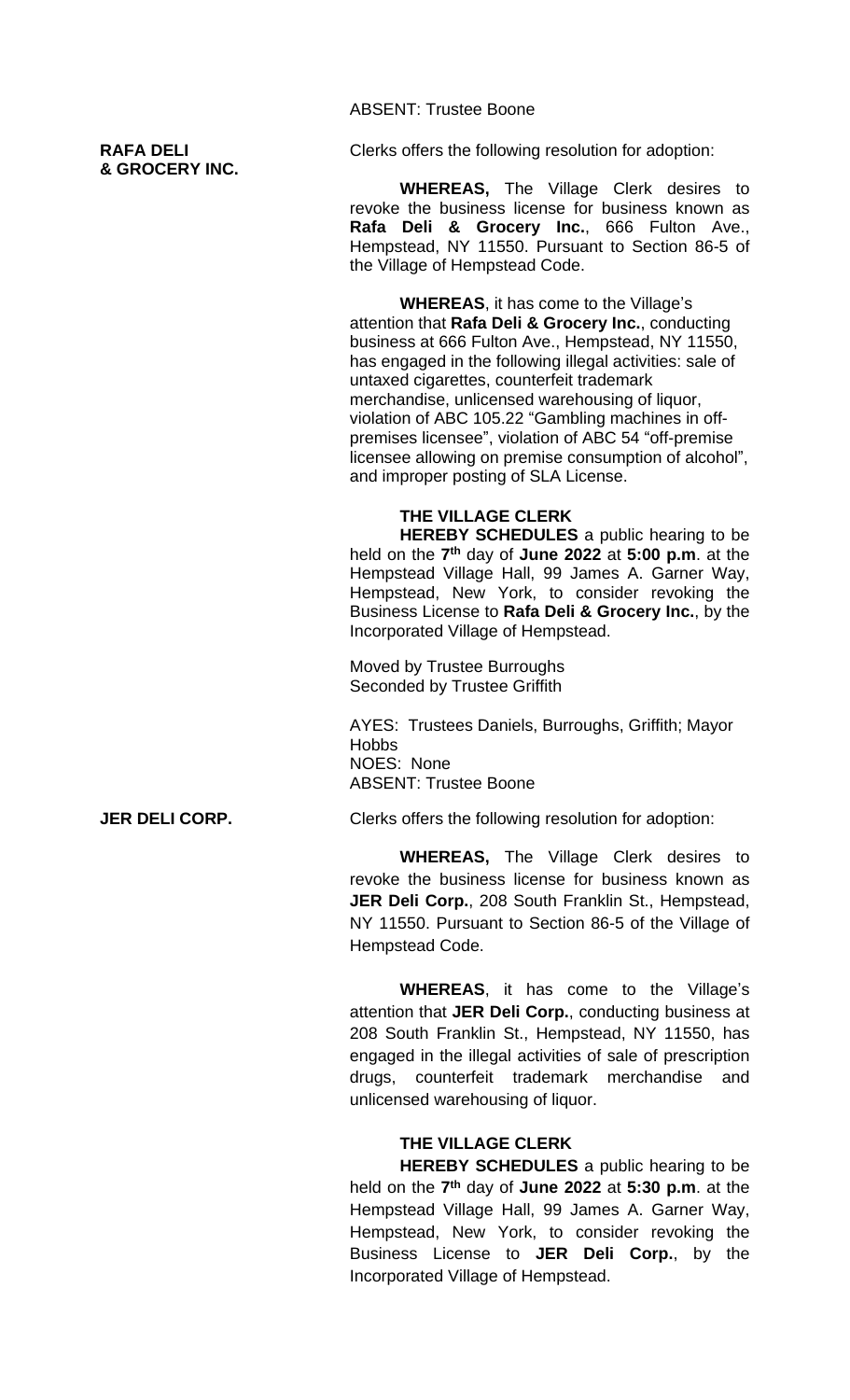Moved by Trustee Daniels Seconded by Trustee Burroughs

AYES: Trustees Daniels, Burroughs, Griffith; Mayor **Hobbs** NOES: None ABSENT: Trustee Boone

## **CORP.**

**SPANISH AMERICAN** Clerks offers the following resolution for adoption:

**WHEREAS,** The Village Clerk desires to revoke the business license for business known as **Spanish American Corp.**, 393 Clinton St., Hempstead, NY 11550. Pursuant to Section 86-5 of the Village of Hempstead Code.

**WHEREAS**, it has come to the Village's attention that **Spanish American Corp.**, conducting business at 393 Clinton St., Hempstead, NY 11550, has engaged in the illegal activities of possession and sale of prescription drugs, possession and sale of untaxed cigarettes, on premise consumption of alcohol with an off-premise license, Gambling, and disorderly premises

### **THE VILLAGE CLERK**

**HEREBY SCHEDULES** a public hearing to be held on the **7 th** day of **June 2022** at **6:00 p.m**. at the Hempstead Village Hall, 99 James A. Garner Way, Hempstead, New York, to consider revoking the Business License to **Spanish American Corp.**, by the Incorporated Village of Hempstead.

Moved by Trustee Daniels Seconded by Trustee Burroughs

AYES: Trustees Daniels, Burroughs, Griffith; Mayor **Hobbs** 

NOES: None ABSENT: Trustee Boone

**HENRY GROCERY INC.** Clerks offers the following resolution for adoption:

**WHEREAS**, The Village Clerk denied the business License for business known as Henry Grocery Inc., 157 Henry St, Hempstead, N.Y. 11550, pursuant to Section 86-5 of the Village Code.

**WHEREAS**, it has come to the Village's attention that Henry Grocery Inc. conducting business at 157 Henry St, Hempstead, N.Y. 11550, appeals the Village Clerk's denial pursuant section 86-10 of the Village of Hempstead Code.

### **THE VILLAGE CLERK**

**HEREBY SCHEDULES** a public hearing to be held on the **24th** day of **May 2022** at **5:00 p.m**. at Hempstead Village Hall, 99 James A. Garner Way, Hempstead, New York, to consider denial of the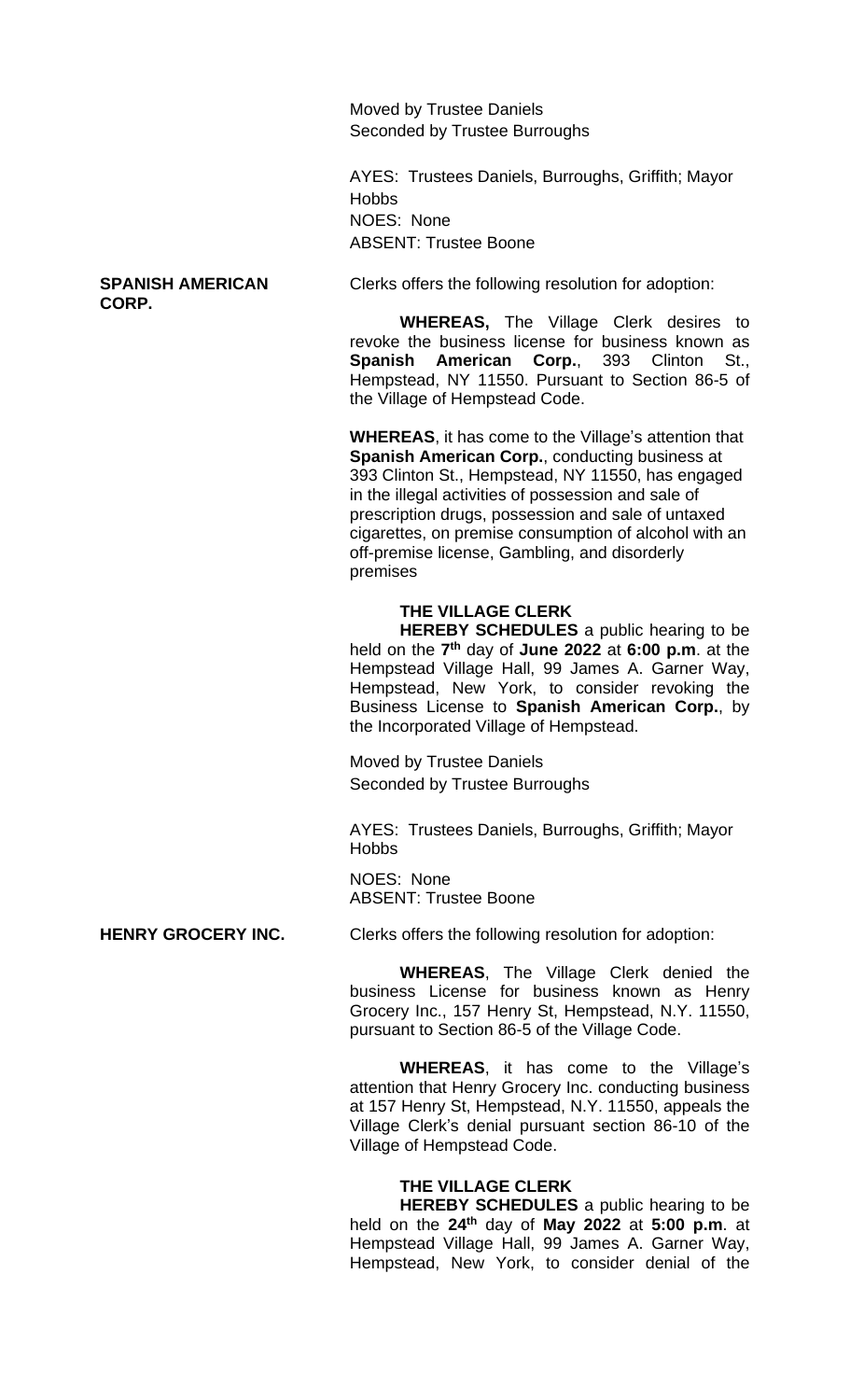Business License application to Henry Grocery Inc. by the Incorporated Village of Hempstead.

Moved by Trustee Burroughs Seconded by Trustee Griffith

AYES: Trustees Daniels, Burroughs, Griffith; Mayor **Hobbs** NOES: None ABSENT: Trustee Boone

**TOPPA PETROLEUM** Clerks offers the following resolution for adoption:

**WHEREAS**, The Village Clerk denied the business License for business known as Toppa Petroleum Inc., 415 South Franklin St, Hempstead, N.Y. 11550, pursuant to Section 86-5 of the Village Code.

**WHEREAS**, it has come to the Village's attention that Toppa Petroleum Inc. conducting business at 415 South Franklin St, Hempstead, N.Y. 11550, appeals the Village Clerk's denial pursuant section 86-10 of the Village of Hempstead Code.

### **THE VILLAGE CLERK**

**HEREBY SCHEDULES** a public hearing to be held on the **24th** day of **May 2022** at **5:30 p.m**. at Hempstead Village Hall, 99 James A. Garner Way, Hempstead, New York, to consider denial of the Business License application to Toppa Petroleum Inc. by the Incorporated Village of Hempstead.

Moved by Trustee Griffith Seconded by Trustee Burroughs

AYES: Trustees Daniels, Burroughs, Griffith; Mayor Hobbs NOES: None ABSENT: Trustee Boone

**REQUREMENTS -**

**WAIVING OF RESIDENCY** Clerks offers the following resolution for adoption:

**POLICE OFFICER** Moved by Trustee Daniels that the provisions of Local Law #1-1980, entitled Residency Requirements for certain Village employees are hereby waived for the following employee due to the special requirements needed to fill the position of **Police Officer** for the Incorporated Village of Hempstead:

### Richard Gili

Seconded by Trustee Burroughs

AYES: Trustees Daniels, Burroughs, Griffith; Mayor **Hobbs** NOES: None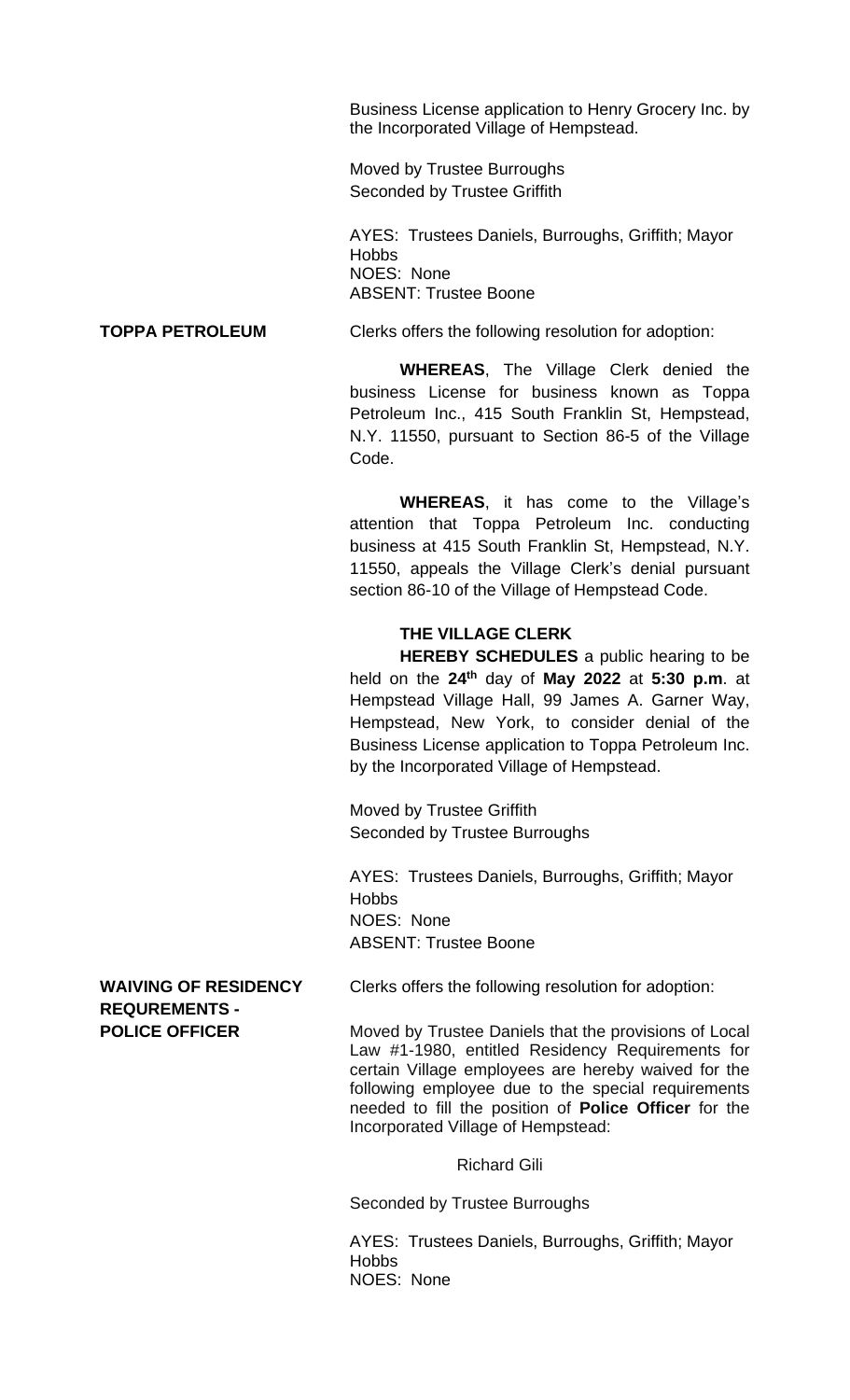|                                                                              |        | <b>ABSENT: Trustee Boone</b>                                                                                                                                                                                                                                                                                                  |                                |
|------------------------------------------------------------------------------|--------|-------------------------------------------------------------------------------------------------------------------------------------------------------------------------------------------------------------------------------------------------------------------------------------------------------------------------------|--------------------------------|
| <b>WAIVING OF RESIDENCY</b><br><b>REQUREMENTS -</b><br><b>POLICE OFFICER</b> |        | Clerks offers the following resolution for adoption:                                                                                                                                                                                                                                                                          |                                |
|                                                                              |        | Moved by Trustee Griffith that the provisions of Local<br>Law #1-1980, entitled Residency Requirements for<br>certain Village employees are hereby waived for the<br>following employee due to the special requirements<br>needed to fill the position of <b>Police Officer</b> for the<br>Incorporated Village of Hempstead: |                                |
|                                                                              |        | Vadim Odinokov                                                                                                                                                                                                                                                                                                                |                                |
|                                                                              |        | Seconded by Trustee Burroughs                                                                                                                                                                                                                                                                                                 |                                |
|                                                                              |        | AYES: Trustees Daniels, Burroughs, Griffith; Mayor<br><b>Hobbs</b><br>NOES: None<br><b>ABSENT: Trustee Boone</b>                                                                                                                                                                                                              |                                |
| <b>WAIVING OF RESIDENCY</b>                                                  |        | Clerks offers the following resolution for adoption:                                                                                                                                                                                                                                                                          |                                |
| <b>REQUREMENTS -</b><br><b>POLICE OFFICER</b>                                |        | Moved by Trustee Griffith that the provisions of Local<br>Law #1-1980, entitled Residency Requirements for<br>certain Village employees are hereby waived for the<br>following employee due to the special requirements<br>needed to fill the position of Police Officer for the<br>Incorporated Village of Hempstead:        |                                |
|                                                                              |        | Alexandra Smith                                                                                                                                                                                                                                                                                                               |                                |
|                                                                              |        | Seconded by Trustee Burroughs                                                                                                                                                                                                                                                                                                 |                                |
|                                                                              |        | AYES: Trustees Daniels, Burroughs, Griffith; Mayor<br><b>Hobbs</b><br>NOES: None<br><b>ABSENT: Trustee Boone</b>                                                                                                                                                                                                              |                                |
| <b>RICHARD GILI</b>                                                          |        | Clerks offers the following resolution for adoption:                                                                                                                                                                                                                                                                          |                                |
|                                                                              |        | RESOLVED, that upon the recommendation Paul<br>Johnson, Chief of Police, the Mayor hereby appoint<br>and/or approve the following to the position of Police<br>Officer for the Incorporated Village of Hempstead.                                                                                                             |                                |
| <b>Name</b><br><b>Richard Gili</b>                                           | Police | <b>Department/Title/Grade</b>                                                                                                                                                                                                                                                                                                 | <b>Base Salary</b><br>\$58,802 |
| (New Hire)                                                                   |        | <b>Police Officer</b>                                                                                                                                                                                                                                                                                                         | upon approval                  |
|                                                                              |        | Moved by Trustee Burroughs<br>Seconded by Trustee Griffith                                                                                                                                                                                                                                                                    |                                |
|                                                                              |        | AYES: Trustees Daniels, Burroughs, Griffith; Mayor<br><b>Hobbs</b><br>NOES: None<br><b>ABSENT: Trustee Boone</b>                                                                                                                                                                                                              |                                |
| <b>VADIM ODINOKOV</b>                                                        |        | Clerks offers the following resolution for adoption:                                                                                                                                                                                                                                                                          |                                |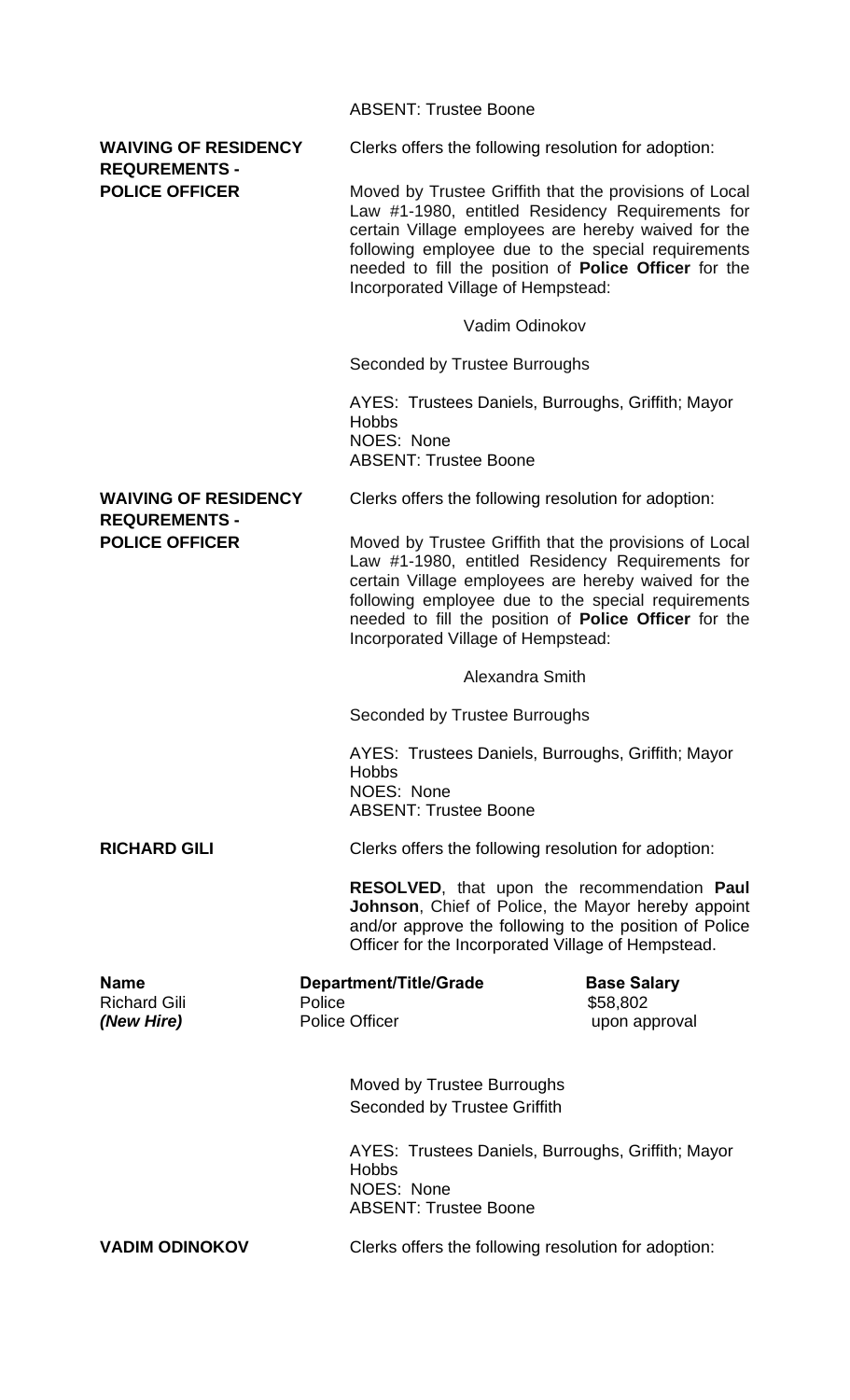|                                             |        | <b>RESOLVED,</b> that upon the recommendation <b>Paul</b><br>Johnson, Chief of Police, the Mayor hereby appoint<br>and/or approve the following to the position of Police<br>Officer for the Incorporated Village of Hempstead.                                                                                                                        |                                                 |  |
|---------------------------------------------|--------|--------------------------------------------------------------------------------------------------------------------------------------------------------------------------------------------------------------------------------------------------------------------------------------------------------------------------------------------------------|-------------------------------------------------|--|
| <b>Name</b><br>Vadim Odinokov<br>(New Hire) | Police | Department/Title/Grade<br><b>Police Officer</b>                                                                                                                                                                                                                                                                                                        | <b>Base Salary</b><br>\$58,802<br>upon approval |  |
|                                             |        | Moved by Trustee Burroughs<br><b>Seconded by Trustee Griffith</b>                                                                                                                                                                                                                                                                                      |                                                 |  |
|                                             |        | AYES: Trustees Daniels, Burroughs, Griffith; Mayor<br><b>Hobbs</b><br>NOES: None<br><b>ABSENT: Trustee Boone</b>                                                                                                                                                                                                                                       |                                                 |  |
| <b>ALEXANDRA SMITH</b>                      |        | Clerks offers the following resolution for adoption:                                                                                                                                                                                                                                                                                                   |                                                 |  |
|                                             |        | RESOLVED, that upon the recommendation Paul<br>Johnson, Chief of Police, the Mayor hereby appoint<br>and/or approve the following to the position of Police<br>Officer for the Incorporated Village of Hempstead.                                                                                                                                      |                                                 |  |
| <b>Name</b><br>Alexandra Smith              | Police | <b>Department/Title/Grade</b>                                                                                                                                                                                                                                                                                                                          | <b>Base Salary</b><br>\$58,802                  |  |
| (New Hire)                                  |        | <b>Police Officer</b>                                                                                                                                                                                                                                                                                                                                  | upon approval                                   |  |
|                                             |        | Moved by Trustee Griffith<br>Seconded by Trustee Burroughs<br>AYES: Trustees Daniels, Burroughs, Griffith; Mayor                                                                                                                                                                                                                                       |                                                 |  |
|                                             |        | <b>Hobbs</b><br>NOES: None<br><b>ABSENT: Trustee Boone</b>                                                                                                                                                                                                                                                                                             |                                                 |  |
| <b>GALLAGHER BASSETT</b>                    |        | Clerks offers the following resolution for adoption:                                                                                                                                                                                                                                                                                                   |                                                 |  |
| SERVICES, INC. ("GB")                       |        | <b>RESOLVED,</b> that upon the recommendation of<br>Keisha Marshall, Village Attorney, the Board of<br>Trustees hereby approve to enter into an agreement<br>with Gallagher Bassett Services, Inc., a Delaware<br>corporation (" <b>GB</b> ") to<br>provide<br>certain<br>claims<br>administration services from June 1, 2022 through<br>June 1, 2023. |                                                 |  |
|                                             |        | Moved by Trustee Griffith<br><b>Seconded by Trustee Daniels</b>                                                                                                                                                                                                                                                                                        |                                                 |  |
|                                             |        | AYES: Trustees Daniels, Burroughs, Griffith; Mayor<br><b>Hobbs</b><br>NOES: None<br><b>ABSENT: Trustee Boone</b>                                                                                                                                                                                                                                       |                                                 |  |
| <b>COMPANY, LLC</b>                         |        | <b>WRIGHT RISK MANAGEMENT</b> Clerks offers the following resolution for adoption:                                                                                                                                                                                                                                                                     |                                                 |  |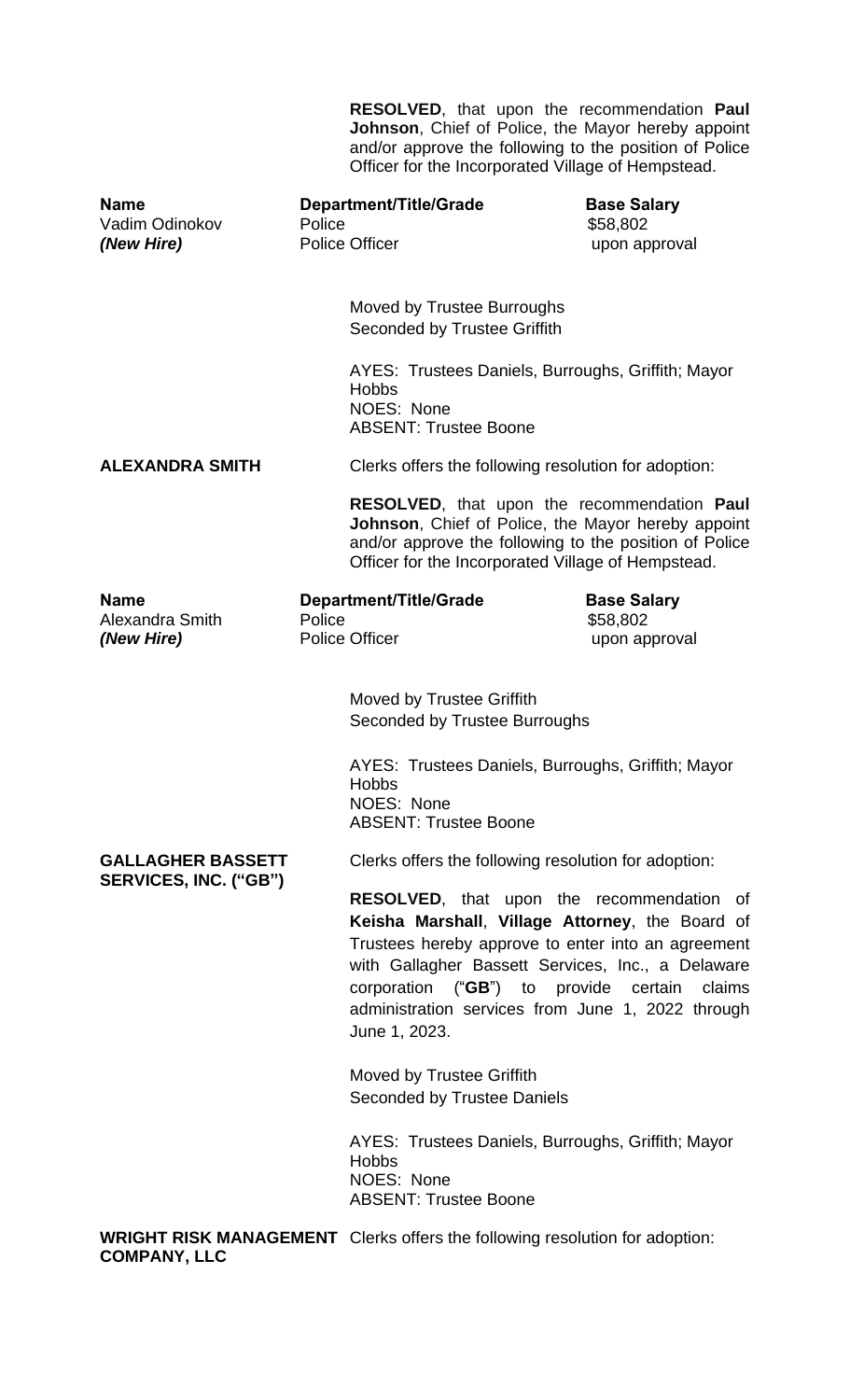**RESOLVED**, that upon the recommendation of **Keisha Marshall**, **Village Attorney**, the Board of Trustees hereby approve to enter into an agreement with Wright Risk Management Company, LLC, 900 Stewart Ave, Suite 600 Garden City, NY, 11530 to provide workers' compensation administration services for the Village's self-insured workers' compensation plan, from June 1, 2022 through May 31, 2025

Moved by Trustee Burroughs Seconded by Trustee Griffith

AYES: Trustees Daniels, Burroughs, Griffith; Mayor **Hobbs** NOES: None ABSENT: Trustee Boone

# **FOOD SERVICE JOINT BOARD,**

**LAUNDRY DISTRIBUTION &** Clerks offers the following resolution for adoption:

**WORKERS UNITED** Moved by Trustee Burroughs that authorization be granted for Laundry Distribution & Food Service Joint Board, Workers United, 703 McCarter Highway, Newark, New Jersey, 07102, to hold a Rally of Support Event on Wednesday, April 20, 2022, **from 11:30 am to 1:30 pm** at the sidewalk in front of 44 Newmans Court, at no cost. Said permission is contingent upon: compliance with the rules and regulations of the Hempstead Police Department and all liability in connection with the holding of this event and observance of the Code of the Village of Hempstead as it applies to group gatherings of this type; the filling of all appropriate insurance as determined by the Board herein; and indemnification and the execution of a hold harmless agreement on such terms and conditions as may be acceptable to the Village Attorney.

Seconded by Trustee Daniels

AYES: Trustees Daniels, Burroughs, Griffith; Mayor Hobbs NOES: None ABSENT: Trustee Boone

**CHECK WARRANT** Clerks offers the following resolution for adoption:

**RESOLVED**, that upon the recommendation of **Joe Gill, Village Treasurer** all meeting bills, audited by the Board of Trustees on check warrant dated **April 19, 2022** be approved as previously reviewed.

Moved by Trustee Burroughs Seconded by Trustee Daniels